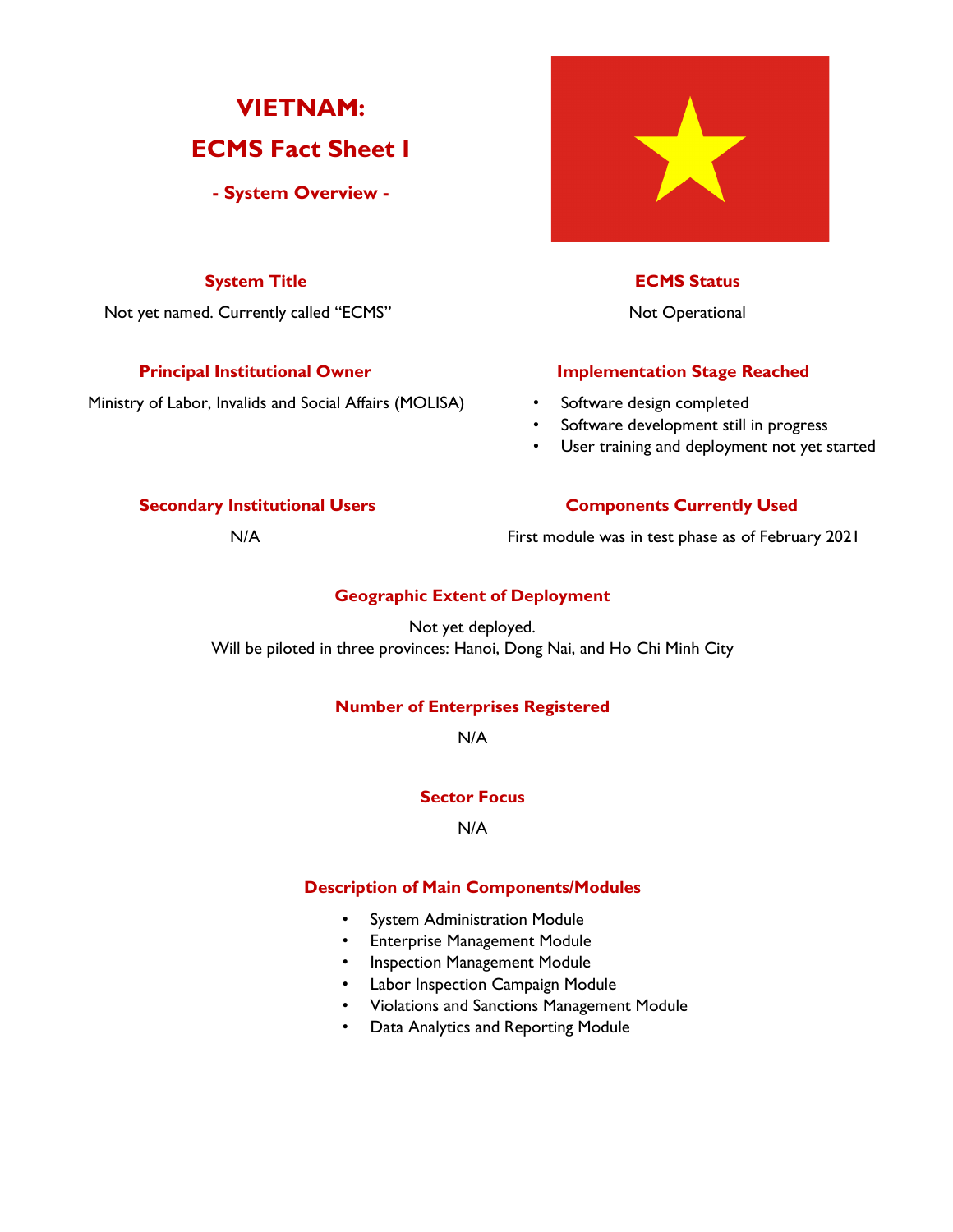# **VIETNAM: ECMS Fact Sheet II**

# **- Key Software Features and Gaps -**

| <b>Functionality</b>                                                                                                        | <b>Vietnam</b><br>(planned<br>features) | <b>Comments</b> |
|-----------------------------------------------------------------------------------------------------------------------------|-----------------------------------------|-----------------|
| 1. Stores data in centralized database accessible in real-<br>time to all authorized users                                  |                                         |                 |
| 2. Includes online/offline data collection capability                                                                       |                                         |                 |
| 3. Aggregates labor law violation data by geographic area<br>or type of violation                                           |                                         |                 |
| 4. Tracks key performance indicators such as number of<br>inspections carried out                                           |                                         |                 |
| 5. Integrates data visualization tools such as dashboards                                                                   |                                         |                 |
| 6. Forms and workflow reflect current labor<br>administration procedural requirement                                        |                                         |                 |
| 7. Registers worker complaints, industrial accidents                                                                        |                                         |                 |
| 8. Tracks the status labor violation cases through<br>hearings and sanctioning stages                                       |                                         |                 |
| 9. Sends alerts to inspectors when follow-up actions are<br>required                                                        |                                         |                 |
| 10. Generates the inspection report as well as letters<br>and notices used at different stages of the inspection<br>process |                                         |                 |
| 11. Assigns inspection duties to individual and/or groups<br>of inspectors                                                  |                                         |                 |
| 12. Role-based security features that restrict access to<br>some kinds of data/ECMS module                                  |                                         |                 |
| 13. Data modifications controlled or traced to users                                                                        |                                         |                 |
| 14. Data sharing with other information systems                                                                             | Х                                       |                 |
| 15. Advanced data analytics for predicting labor<br>violations                                                              |                                         |                 |